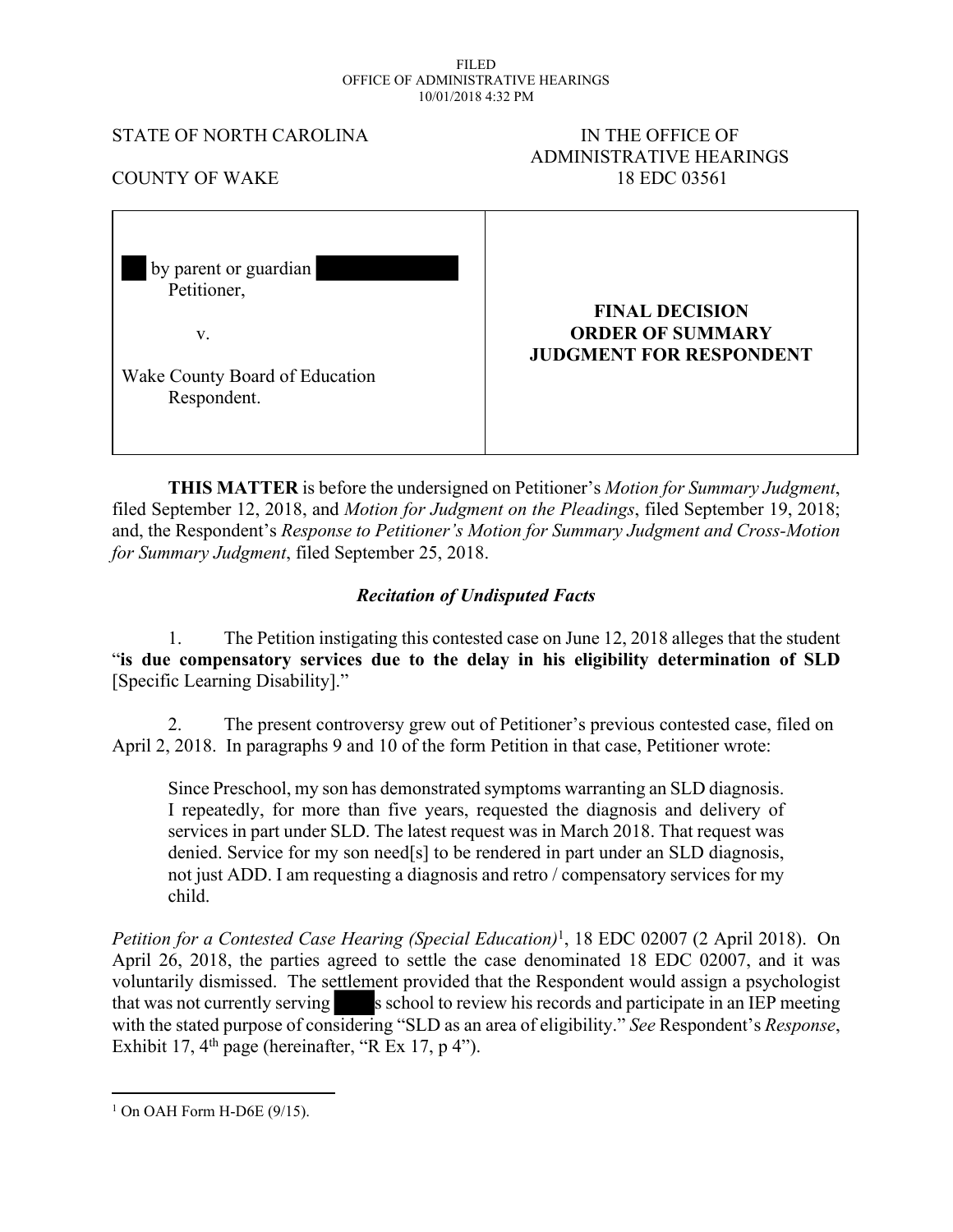3. Since March 30, 2017, and continuing through the date of the agreed IEP meeting held on May 17, 2018, had received special education services at his school under the diagnostic designation "other health impaired" ("OHI"). (R Ex 8, pg. 10.) At the IEP meeting, the "IEP team agreed to change [ s] Primary Area of Eligibility from Other Health Impaired to Specific Learning Disabled and his Secondary Area of Eligibility from None to Other Health Impaired." (R Ex 4, pgs. 1-2.) However, *the IEP team concluded that no changes in special education services were appropriate*. *Id*.

4. Based upon State law providing that Petitioner may seek relief only for "an alleged violation that occurred not more than one year before the party knew or reasonably should have known about the alleged action that forms the basis of the petition," N.C. Gen. Stat. § 115C-109.6(b), Judge Augustus Elkins entered Partial Summary Judgment on July 9, 2018, limiting this claim to alleged occurrences within one year preceding the filing of the Petition. Respondent had provided with special education services throughout this one year period.

5. Petitioner's request for relief seeks only compensatory *general* education -- not "special education" -- *i.e.*, additional "instructional and review time … of academic material already covered or that will be covered, during the preceding academic year and a half, or remainder of the school year." Petitioner did not specifically allege that Respondent denied a free and appropriate public education ("FAPE"), did not file supporting affidavits, and did not forecast expert testimony supporting his allegations.

## *Motion for Judgment on the Pleadings*

6. The purpose of N.C. Gen. Stat.  $\S$  1A-1, Rule 12(c) is to "dispose of baseless claims or defenses when the formal pleadings reveal their lack of merit." *Ragsdale v. Kennedy*, 286 N.C. 130, 137, 209 S.E.2d 494, 499 (1974). "All well pleaded factual allegations in the nonmoving party's pleadings are taken as true and all contravening assertions in the movant's pleadings are taken as false." *Id*., 286 N.C. at 137, 209 S.E.2d at 499 (1974). Rule 12(c) further provides that if "matters outside the pleadings are presented," the motion may be "treated as one for summary judgment and disposed of as provided in Rule 56[.]"

7. In the relatively informal administrative context, the petition and the parties' prehearing statements generally serve as the "pleadings." *Lee v. N.C. Dep't of Transp.*, 175 N.C. App. 698, 703, 625 S.E.2d 567, 571 (2006), *aff'd and remanded sub nom,* 360 N.C. 585, 634 S.E.2d 887 (2006). In this instance, the Respondent filed a specific "Response to Petition," together with its motion for partial summary judgment. See *Partial Motion to Dismiss and Response to Petition for a Contested Case Hearing*, pgs. 5 – 9.

8. Respondent's "Response to Petition" alleges: that has received special education since being found eligible for such services on March 30, 2017; that all IEP team members – and Petitioner – agreed on May 17, 2018 that Respondent's service delivery continued to be appropriate, and thus a change in eligibility category from OHI to SLD did not indicate a need to change s special education services; that "Petitioner acknowledges that 'services under SLD and OHI may at times be exactly the same in content and delivery;'" and, that "[t]he Petition contains no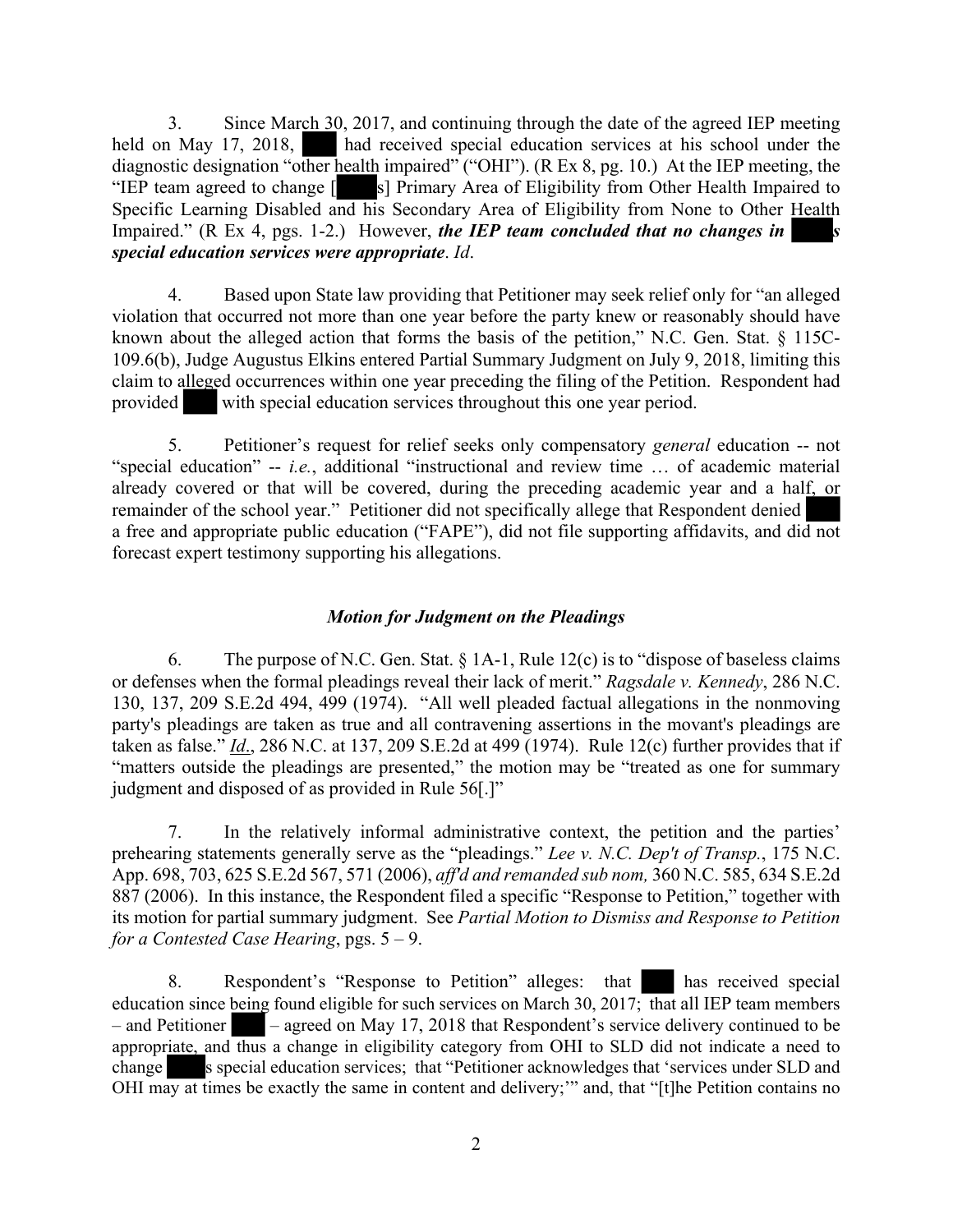facts to suggest any alleged deficiencies in the educational program and services that has received since being found eligible for special education services on March 30, 2017."

### *Applicable Law Governing Motion for Summary Judgment*

9. Summary judgment is appropriate when the record shows "that there is no genuine issue as to any material fact and that any party is entitled to judgment as a matter of law." N.C. Gen. Stat. § 1A-1, Rule 56(c). All evidence must be viewed in the light most favorable to the party against whom summary judgment is proposed, taking its asserted facts as true, and drawing all reasonable inferences in its favor. *Kennedy v. Guilford Tech. Community College*, 115 N.C. App. 581, 583, 448 S.E.2d 280, 281 (1994). The party seeking summary judgment bears the initial burden of demonstrating the absence of any genuine issue of material fact. *Celotex Corp. v. Catrett,*  477 U.S. 317, 323 (1986). "According to well-established North Carolina law, when a moving party has met his burden of showing that he is entitled to an award of summary judgment in his favor, the non-moving party cannot rely on the allegations or denials set forth in her pleading, *Ind– Com Elec. Co. v. First Union Nat. Bank,* 58 N.C. App. 215, 217, 293 S.E.2d 215, 216–17 (1982), and must, instead, forecast sufficient evidence to show the existence of a genuine issue of material fact in order to preclude an award of summary judgment." *Steele v. Bowden,* 238 N.C. App. 566, 768 S.E.2d 47, 57 (2014). "An Administrative Law Judge may grant . . . summary judgment, pursuant to a motion made in accordance with G.S. 1A-1, Rule 56, that disposes of all issues in the contested case." N.C. Gen. Stat. § 150B-34(e).

10. "A genuine issue of material fact is one that can be maintained by substantial evidence. Substantial evidence is such relevant evidence as a reasonable mind might accept as adequate to support a conclusion, and means more than a scintilla or a permissible inference." *Ussery v. Branch Banking and Trust Co*., 368 N.C. 325, 335, 777 S.E.2d 272, 278-79 (2015) (citations omitted). "Factual disputes that are irrelevant or unnecessary will not be counted[.] … A fact is material only if it might affect the outcome of the suit under governing law." *Anderson v. Liberty Lobby*, 477 US 242, 247-48 (1986).

11. "Rule 56 does not require that a party move for summary judgment in order to be entitled to it." *N.C. Coastal Motor Line, Inc. v. Everette Truck Line, Inc.,* 77 N.C.App. 149, 151, 334 S.E.2d 499, 501 (1985), *disc. review denied,* 315 N.C. 391, 338 S.E.2d 880 (1986). "Summary judgment, when appropriate, may be rendered against the moving party." *Erthal v. May*, 223 N.C. App. 373, 387, 736 S.E.2d 514, 523 (2012). Judgment "shall be rendered forthwith" if the pleadings and evidence of record show "that any party is entitled to judgment as a matter of law." N.C. Gen. Stat. § 1A-1, Rule 56(c). "Although a party does not have to move for summary judgment to be entitled to it, the nonmovant must be entitled to the judgment as a matter of law." *Carriker v. Carriker*, 350 N.C. 71, 74, 511 S.E.2d 2, 5 (1999).

## **CONCLUSIONS**

1. Respondent having pled facts constituting a complete defense to the Petitioner's allegations, the Petitioner's *Motion for Judgment on the Pleadings* must be denied. N.C. Gen. Stat. § 1A-1, Rule 12(c).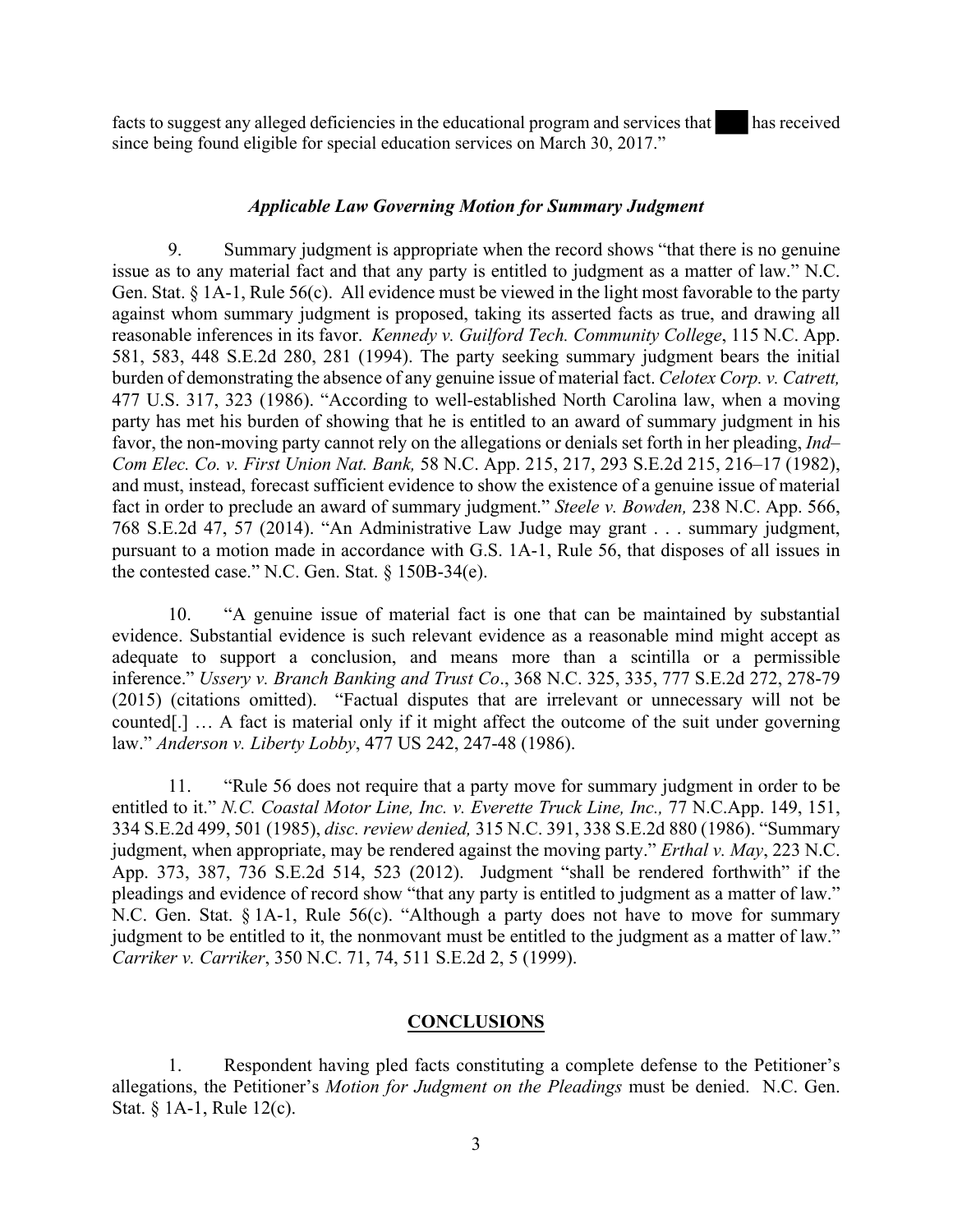2. Petitioner has failed to forecast any substantial evidence that Respondent's provision of educational services to was affected by a delay in changing s diagnostic label from OHI to SLD during the one year period preceding the filing of the Petition scrutinized in this contested case. Petitioner did not specifically allege that Respondent denied a free and appropriate public education ("FAPE"), and did not allege facts showing that Respondent violated the Individuals with Disabilities Education Act ("IDEA"). Consequently, the Respondent is entitled to summary judgment as a matter of law. N.C. Gen. Stat. § 1A-1, Rule 56(c).

3. As the summary judgment renders the remaining pending motions moot, they must be denied. N.C. Gen. Stat. § 1A-1, Rule 12(b)(1).

#### **FINAL DECISION**

Petitioner's *Motion for Judgment on the Pleadings* is **DENIED**.

Respondent is entitled to judgment as a matter of law, and the Petition must be, and hereby is, **DISMISSED**.

The remaining pending motions in this contested case are **DENIED**, as moot.

#### **NOTICE OF APPEAL**

 In accordance with the Individuals with Disabilities Education Act and North Carolina's Education of Children with Disabilities laws, the parties have appeal rights regarding this dismissal.

 Under North Carolina's Education of Children with Disabilities laws (N.C.G.S. §§ 115C-106.1 *et seq.*) and particularly N.C.G.S. § 115C-109.9, "any party aggrieved by the findings and decision of a hearing officer under G.S. 115C-109.6 or G.S. 115C-109.8 may **appeal the findings and decision within 30 days after receipt of notice of the decision by filing a written notice of appeal with the person designated by the State Board** under G.S. 115C-107.2(b)(9) to receive notices. The State Board, through the Exceptional Children Division, shall appoint a Review Officer from a pool of review officers approved by the State Board of Education. The Review Officer shall conduct an impartial review of the findings and decision appealed under this section."

 Inquiries regarding the State Board's designee, further notices and/or additional time lines should be directed to the Exceptional Children Division of the North Carolina Department of Public Instruction, Raleigh, North Carolina prior to the required close of the appeal filing period.

#### **IT IS SO ORDERED.**

This the 1st day of October, 2018.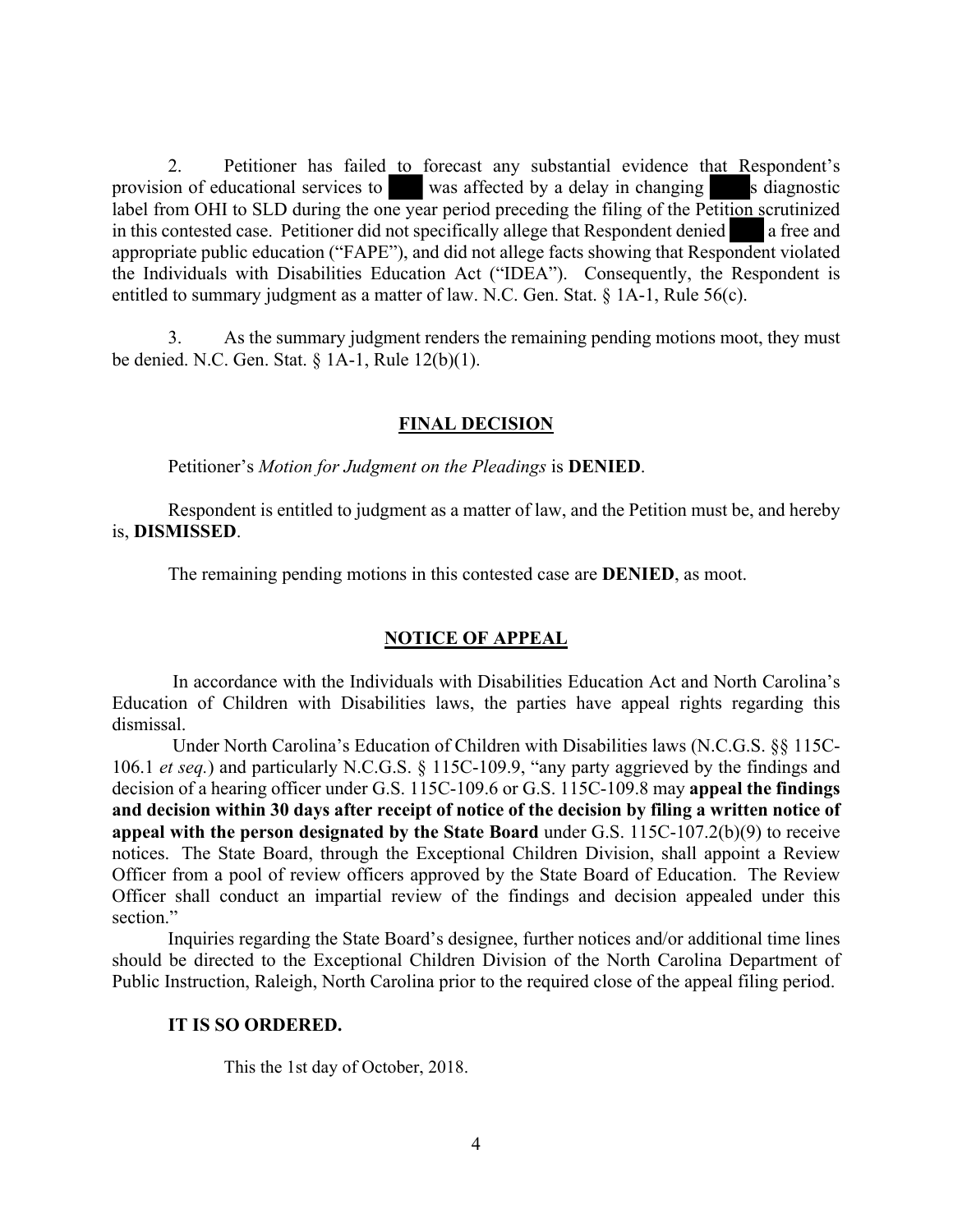$7<sub>M</sub>$ 

J Randolph Ward Administrative Law Judge